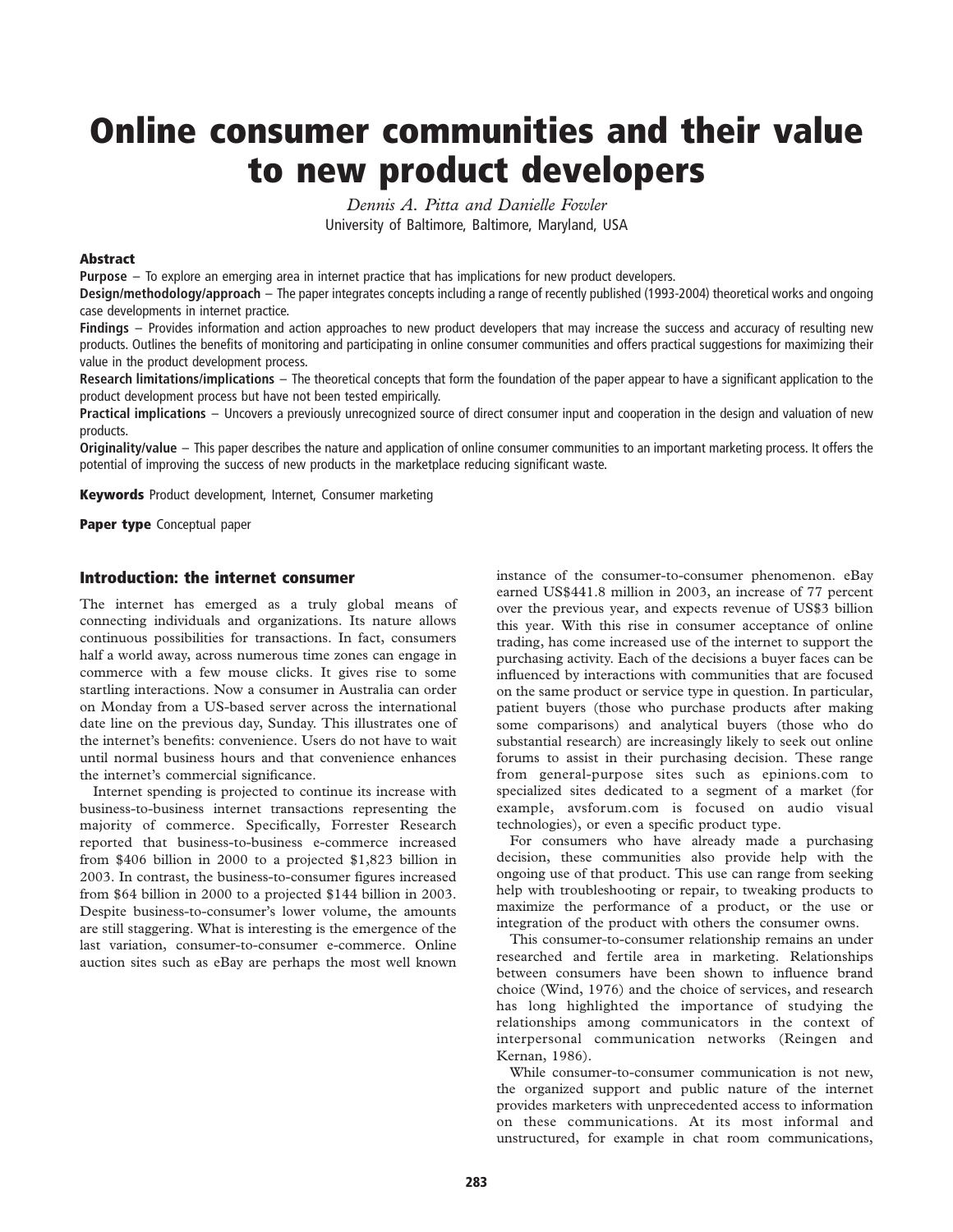Dennis A. Pitta and Danielle Fowler

the internet allows researchers access to word-of-mouth (WOM) communication – a form of communications that should not be undervalued. The increasingly popular emerging online forums are particularly advantageous to product developers, however, since they archive and structure these interactions between consumers.

There is some research on consumer-to-consumer relationships in non-commercial environments in which the exchange of money for goods and services is not a primary basis for interaction. For example, research on the shared brand preferences between members of a sorority was found to arise from routine personal interaction rather than commercially based factors (Richins, 1983). Moreover, word-of-mouth information has also been linked to noncommercial sources. Today, such consumer-to-consumer interaction is not limited to face-to-face communication. Online communities of consumers interact to solve problems. Typically, the most vocal and successful problem solvers can be described as lead users.

# Communities of interest and communities of practice: definitions

Communities of interest are groupings of people that have common interests or values, which are able and willing to share knowledge and ideas about their common interest with each other. This interest might be political, cultural, geographical or economic in nature: anything a group of people can have in common. The communities of interest we are interested in are those that are supported by IT via online forum websites, and where the shared interest of the community is related to a product or product group. These forums provide their community members with the ability to participate in the exchanging of ideas, discussion of issues, or the solving of problems, and with access to a repository of knowledge collected by the community over time (the forum archive).

A community of practice is a community that is informally bound by what they do together – from engaging in lunchtime discussions to solving difficult problems – and by what they have learned through their mutual engagement in these activities (Wenger, 1998a). A community of practice (CoP) is thus different from a community of interest (CoI) because a CoI does not require or imply a shared practice. While CoPs are traditionally defined to be within an organization or business sector, and focused on a professional/work relationship, they can also be seen within consumer groups, where those who are engaged in a common practice seek to improve by exchanging information with others. One of the things a CoP produces is a shared repertoire of communal resources (routines, sensibilities, artifacts, vocabulary, styles, etc.) that members have developed over time (Wenger, 1998b). Online forums can support CoPs by hosting these communal resources and enabling communication between members of the community. Such CoPs are often based around a problemsolving goal. For instance, avsforum.com supports groups that are developing technical solutions to AV hardware integration issues. An example is a software project aimed at enabling PC owners to use their PCs as recorders for overthe-air (OTA) HDTV broadcasts.

There is typically a group of members within communities of interest or practice who are interested enough in the group Journal of Product & Brand Management

Volume 14 · Number 5 · 2005 · 283 –291

to support and run online forums focused on their interest. Where the interest in is a particular product group (e.g. hi-fi audio) then the developers will almost certainly belong to the lead user category. The most active or frequent participants in the forums will also often belong to the lead user group.

## Lead users and the new product development process

Astute product developers seek consumer input and devote considerable resources to listening to the voice of the customer. Typically customers are not able to articulate desired product benefits well. They tend to be uninvolved with products or services. It therefore falls on the researcher to extract information from research subjects using research techniques. The process can be sophisticated, but it leads to time-consuming iteration. Using the deduced information gleaned from consumers, producers make prototype products for consumer testing. Consumers then use the prototypes and make comments leading to changes in the prototypes. The modified products then are retested leading to more changes and more time investment.

There are two fundamental problems with this approach. First, the experience level, awareness and overall value of randomly selected subjects inhibit efficient product development research. Because they are selected randomly, such subjects may have low involvement with the product. However, if subjects are matched to a target customer segment, their value in the process is usually greater than that of a randomly drawn sample. Second, the research model is deductive and depends on linking statements and responses and then verifying them like a forensic scientist. In a perfect world, consumers would approach companies with requests for specific product benefits, clearly and articulately. That would save considerable wasted time and resources and lead to products which the market accepts.

In the industrial marketing arena, companies have discovered a potentially valuable source of consumer information, somewhat akin to the perfect world scenario. Experienced product users, called lead users or lead customers, can serve as a problem forecasting and problem solving aid. These lead users are often described as educated, knowledgeable employees with considerable experience with a vendor's product. Their key characteristics are interest in and use of the vendor's product on the job. They are involved individuals who use the product extensively and are familiar with its features, advantages and benefits. Their focused set of characteristics makes them a valuable addition to a product development team (Pitta and Franzak, 1996). Lead users also exist in consumer markets and are often members of groups of consumers called communities of interest or communities of practice, as described above.

Lead users offer a more useful approach than randomly selected consumers. They are extraordinary customers. They have been shown to be valuable at several stages of the new product development process. Lead users differ from ordinary consumers in several key areas. First, they tend to have more experience than others. That level of experience brings several benefits. Their familiarity with products may confront the lead user with problems others have not encountered (Herstatt and von Hippel, 1992). Those recognized problems could uncover needed product improvements. By itself, that information is valuable to a creative team.

Second, lead users tend to have more interest in a particular product area than others. That interest may fuel exploration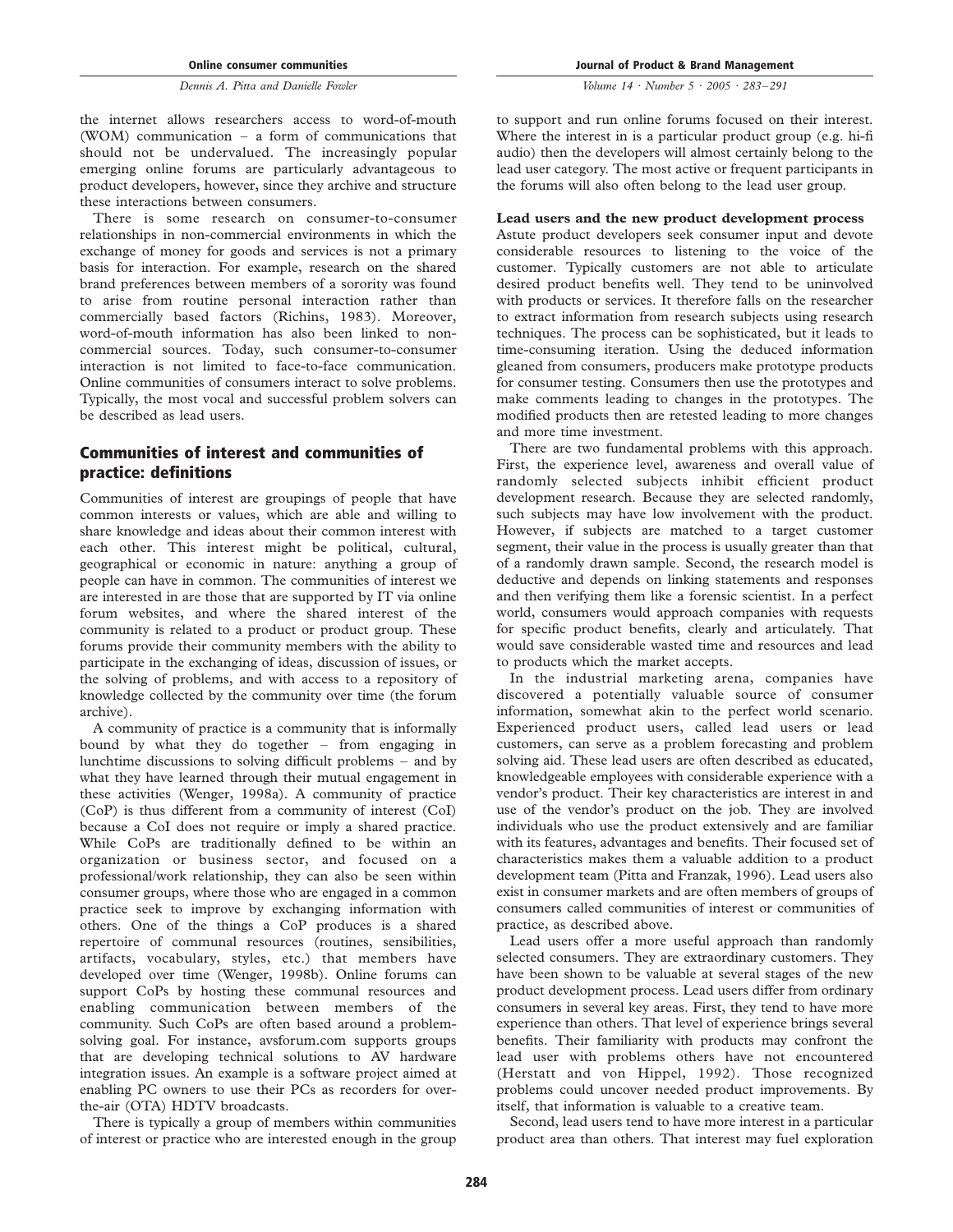Dennis A. Pitta and Danielle Fowler

Volume 14 · Number 5 · 2005 · 283 –291

and problem solving that may be quite advanced. As individuals, lead users may act like the development teams in their search for new solutions. In fact, they can develop their own "work-arounds" for deficiencies in existing products. Since, as consumers, they are closer to the applications, their solutions may be more valuable than a new product development team's.

Third, lead users tend to apply products to their own specific needs. They extend existing products to new uses that might be commercially relevant to the product's creator. For example, in the 1980s when executives started using spreadsheets for their managerial work, it was the first time many touched a keyboard. As they learned the value of spreadsheets for analysis, and their experience grew, some started to use spreadsheets as word processors. At the time software companies viewed word processing as the province of secretaries. This new application of spreadsheets prompted Microsoft to add word processing features like spell checking and text formatting in addition to the traditional spreadsheet's number crunching features.

#### Early identification of trends

Lead users are usually highly involved in using products for problem solving. In decision-making and information processing terms, they engage in deep and active information processing, making numerous connections among ideas. As a result, they may put products to extreme tests, taking them into areas previously untried. Consequently, such consumers are a potentially rich source of product testing information. They not only can distinguish what works from what does not, but also can provide the reasons why. The notable point may be that they can explain why the problem is significant to them in the first place.

Companies usually cannot anticipate the sometimes idiosyncratic product applications consumers try. Some applications will have no market significance. However, it follows that if companies do not identify new applications, they will not perceive any resulting new markets. Information of this type is vital for staying a step ahead of competition and is one element in maintaining competitive advantage.

Traditionally the new product development process has been conceptualized as including the following major stages: idea generation;

- . screening;
- 
- . economic analysis; . development;
- . test marketing; and
- . commercialization.

While lead users can offer valuable input and collaboration in each stage, they are especially valuable in three of these areas: idea generation, screening and development.

Idea generation typically takes the form of unstructured, uncontrolled creation of product concepts. The principle is to create and combine unlikely elements to form a unique and valuable new concept. All of the ideas are supposed to be free of judgment or evaluation since preconceptions inhibit the creation of new combinations of concepts or applications. Psychologists refer to "functional fixedness" as the "box" that constrains creativity (Lilien et al., 2002; Dunker, 1945). Functional fixedness is the human tendency to fixate on the way products or services are normally used (Leonard, 2002). For example, we know that an umbrella is used to shelter us

from the rain. It is natural to limit the idea of an umbrella to that use. Free, unfettered ideas have a better chance of overcoming functional fixedness.

Most of the ideas generated are not valuable. Some are comical and have no commercial significance. A recent popular movie depicted a fictional brain stormed idea: feeding mayonnaise to tuna fish to speed up making tuna fish salad. It is an example of a humorous new product idea that is infeasible and has no commercial merit. Still, the goal of the process is not to miss anything no matter how outlandish it appears. Most often the breakthrough idea lies far from the norm. Those breakthrough concepts can be risky. The trend toward product extensions in contrast to entirely new products reflects the quest to avoid risk.

## Lead users and idea generation

Lead users can offer a more focused, immediately relevant influence on idea generation. Based on their interest, involvement and experience, they may be less prone toward functional fixedness. In addition, their ideas may be so well thought out that they are less risky than others.

Arguably their most important potential benefit lies in any problem solutions lead users have already considered or attempted. Their actions may save companies considerable development efforts. Occasionally, experienced users who have considered previously unforeseen applications of products or services to new situations have elaborated new applications. This is another example of the potentially valuable experiential resource that can be exploited by product developers. Their major contribution is a deep understanding of both technical issues and consumer requirements. They can provide the most accurate information necessary to satisfy other consumers. Ultimately, they may be instrumental in developing new product solutions to consumer problems before competition even recognizes them.

Moreover, ideas generated by lead users were found to have enhanced marketplace acceptance (Herstatt and von Hippel, 1992). The reason for this finding may be that lead user preferences are meaningful for their market segment. They can provide detailed understanding that internal product managers can only hope to duplicate. They are also a vocal group of users, and in the case of online communities, have both credibility with their peers and access to a large-scale distribution method for their opinions: this gives them significant potential influence over not only the buying habits of others but what they would like to see in future products.

#### Lead users and screening

In general, consumers vary not only in their experience but also in their product involvement. They tend to be astute problem identifiers. In terms of experience, such consumers may have already developed product use habits and shortcuts that improve their performance or save them time. They may have been forced to adapt to a group of products in use on the job or in an avocation and will notice the shortcomings of each of them. Such involved users recognize problems immediately. Apparently minor product features can become serious issues that hamper productivity and may reduce market acceptance. There is no substitute for user input that reflects the complex operating environment found in a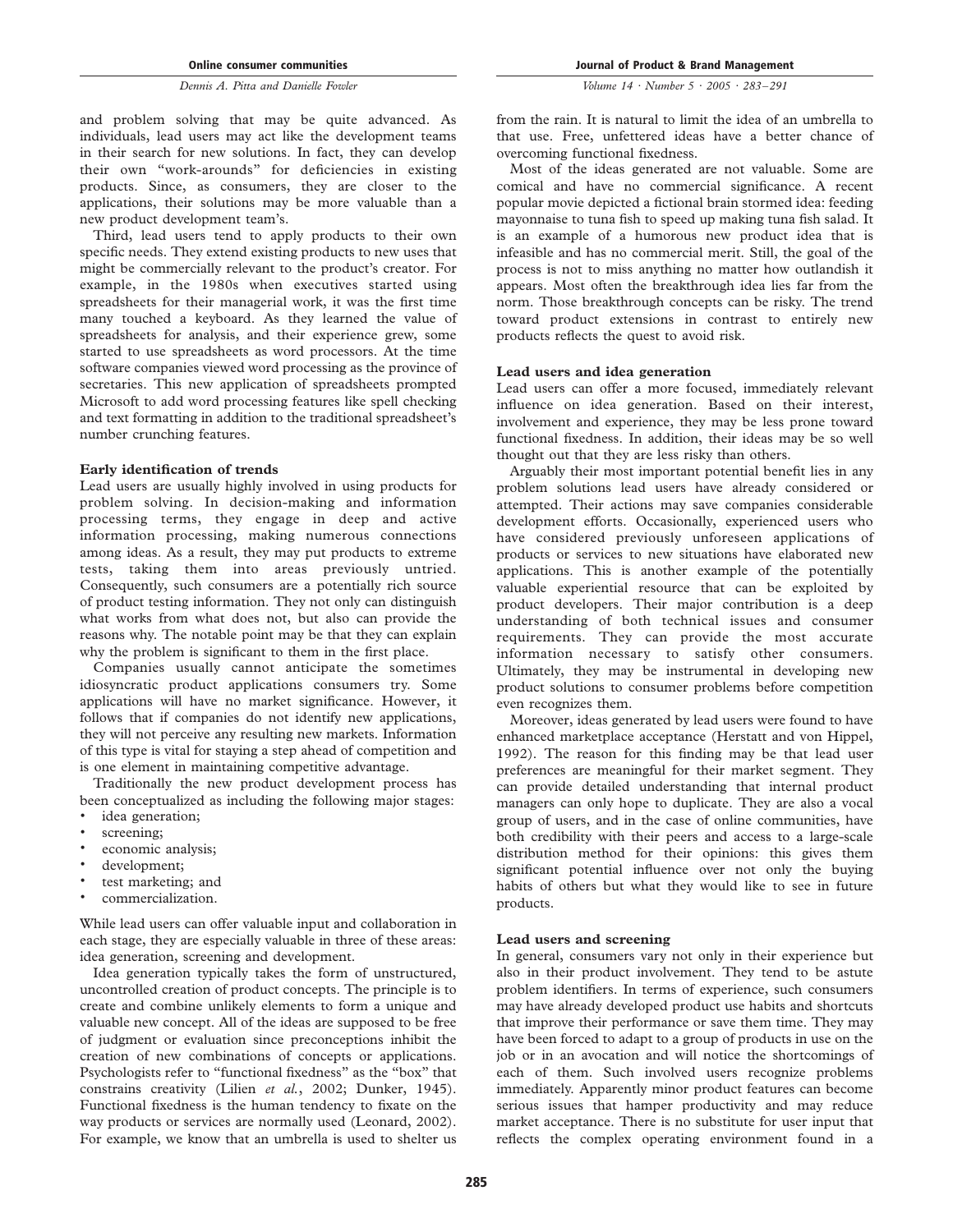particular community of practice. These users provide a measure to evaluating product ideas.

In addition to recognizing faults, they tend to generate preferences and wish lists of product features that would make their lives easier. That kind of insight can be highly beneficial in developing new and improved products.

#### Lead users and development

The development stage seeks to highlight the benefits of interest to a target audience. Products and services are often described as bundles of benefits and in reality; they deliver their benefits interactively with users. At the concept generation stage, companies design their offerings as a list of component benefits. The problem implicit in this view is the implication that a product is the sum of its components. Products and services are anything consumers think they are. Even if vendors have articulated product benefits accurately, few consumers will recognize them all. Most will value only those components that are particularly important to them and they may ignore the rest. Since lead users represent others like them, they will probably recognize a set of benefits, which are valued by their peers. Findings suggest that tested lead user concepts are valued by more typical users in target markets (Herstatt and von Hippel, 1992). Thus, lead user input can materially improve the market acceptance of new product concepts.

Lead users interested in particular product groups tend to be early adopters, and motivated enough to be a good source of beta testers for products. Manufacturer's seeking real world testing can therefore tap these users more easily than ever before, because those interested will come to them. As an example, TomTom Inc., a company that makes GPS navigation software and is well established in Europe, advertised for beta testers on a US site frequented by those with an interest in a US version of the software. Already a targeted group, those who replied showed themselves willing and interested in testing the product for a number of weeks, and to have good knowledge of competing products available at that time. Several questions regarding their geographic location and existing hardware (brand of PDA, operating system installed, amount of memory, and other GPS software currently used) allowed TomTom to select a group of users for beta test purposes. A free copy of the software and hardware when released was the incentive to users. After a period of non-disclosure those users were free and encouraged to report their experiences on that site, and any other forums. This brought TomTom not only test experience, but publicity from credible users for those looking at adopting the software. Of course this approach is also double-edged: a bad experience would be disseminated as far as a good one. Targeted use of online forums therefore can allow not only product testing, but also an assessment of fit between the product and market. If lead users are lukewarm about a product, chances are their concerns must be addressed in order to be successful within a wider market segment.

In summary, new product developers should seek out sources of lead users relevant to their product or service lines. In the past, identifying industrial lead users has been easier than finding similar consumer lead users. That reflected the ease of identifying larger individual organizational customers as opposed to ordinary consumers. However, the internet has changed things. Now, consumer lead users can be found on the internet with relative ease.

# The development of online communities

The internet fostered communication from its inception. Early in its development, internet chat rooms sprung up which fostered focused interactive conversation. The internet chat rooms led to dedicated discussion forums focused on particular topics. Currently, information technology (IT) allows the easy creation and maintenance of very specific discussion forums. Chat rooms represent a de facto arena that allows individuals to discuss any topic that interests them. By their nature, they allow like-minded individuals to find themselves and to share their mutual interests, learning as they participate. ITallows a range of differentiation and further focus on very specific interests. The topics range from technologically focused forums like internet.com to hobbyist discussion areas. The hobbyist areas might include sports related interests that span the continuum from spectator sports to participative activities like fishing, skiing, golf and many others. Other topics include metalworking, woodworking, travel, financial investment, automobile customization and repair to name a few. In these networks, individuals share their thoughts and gain the insight of other knowledgeable persons. The specificity is remarkable. For example, the fishing topic area might be divided into the variety of fishing subtopics like deep sea, fly casting, fresh water, game fishing and others. It might even specialize on a specific fish species, like bass, trout or marlin. In one-to-one marketing terms, the contact is direct and highly interactive. Over time, as people learn more about each other and the subject, deep personal relationships may form. Given their significance, it is valuable to understand the underpinnings of such networks.

#### Foundations of an online community

Initially, the internet fostered a one-way communication stream as companies developed websites to promote their products and services. The internet, a computer-mediated environment, featured communication best described as mass communication. Most organizational websites today feature a rich selection of information links for those interested in using them. As the use of the internet developed, discussion forums began to appear. Discussion forums present a different computer-mediated environment, one with greater interactivity and interpersonal use. In this case, a consumer can post a message to a forum and wait for others to react. The simplest model involves two consumers interacting by each sending their message to a forum.

Over time, this two-way communication gave rise to the notion of the internet as a community of members interacting among themselves. In fact, that notion has been central to the internet from its inception (Hagel and Armstrong, 1997).

While, marketers do not usually adopt a "community" view of their market, they tend to focus on the wants and characteristics of their target market segments. Segmentation efforts by marketers have undeniably been successful over time and have developed into an effective tool in the quest to satisfy consumers. The view of customers as part of a community is central to anthropological research. That research tradition holds that there are preeminent elements defining communities. Historically, they have included:

- . sustained social interaction;
- . shared attributes, interests and values (community standards); and
- . a proscribed geographical area.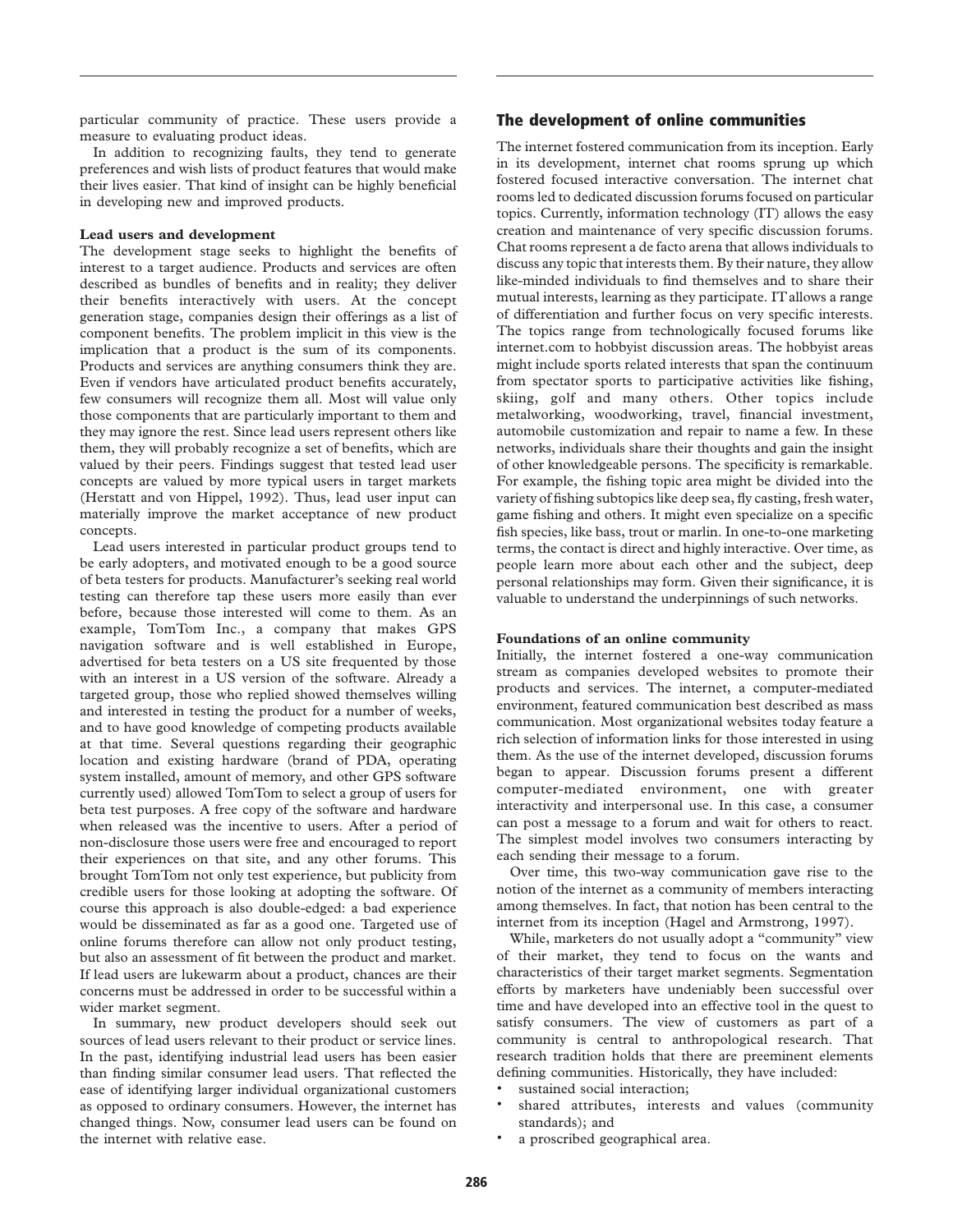Those elements define cities, towns and villages throughout the world. The definition is limited however and does not include the numerous other communities that exist. For example, university alumni associations and veterans groups may have members scattered around the globe. They can interact via telephone, mail, or e-mail and meet for special occasions.

The internet presents its own geography, which has no traditional geographic boundaries. As a result, more modern research has accommodated the boundless confines of the internet in their definitions. For our purposes, a community exhibits sustained social interaction; shared attributes, interests and values (community standards); and membership rules. These elements are present in "virtual communities," those groups of interacting individuals, which form on the internet. The focus of each community may be technical, social, and economic or a special interest shared among members. These online virtual communities allow that necessary social interaction among members and have either subtle or conspicuous rules of behavior.

Interaction among the members is the engine that fosters the growth of such communities. That interaction is part of a relationship building process that allows individuals with common, and perhaps rare interests, to communicate together in pursuit of those interests (Hagel and Armstrong, 1997). The communication process takes place in a computer-mediated environment that shapes the nature and scope of the information shared. Computer mediated environments (CME's) have some strengths that aid communication effectiveness as well as weaknesses that hinder it. One strength is the use of discussion forums that allow asynchronous communication. The forums' asynchronous nature fosters communication because it avoids having to schedule a time when comments are shared. A user can post comments; others can respond to them later. In addition, the quality of comments may increase, since asynchronicity reduces haste and miscommunication in responses.

In contrast CME's are limited to a subset of communication modes. Until recently, one could use text and graphics, but sound, smell and body language could not be shared. Even now, embedding sound or video clips is ponderous and not available to all. One other drawback is that its asynchronous nature sterilizes spontaneity.

A virtual community depends on combining communication and content to foster the exchange of information. By its nature, the information exchange allows people to learn about each other as they learn more about the community's focal topics. Hagel and Armstrong (1997) have investigated the consumer motivations for joining an online community. They satisfy several needs. Three are of relevance here:

- (1) Shared interest.
- (2) Relationship building.
- (3) Transaction.

Online communities can satisfy all three needs in equal measure or concentrate more on one or another. As Rothearmel and Sugiyama (2001) point out, this can lead to several types of communities. A community of interest is comprised of individuals who share a common interest, hobby or skill set. In a community of interest members will share their experiences, preferences and information about the focal topic. For example, bass fishermen may discuss lures, bait, fishing grounds and gear. The second element, relationship, can lead to a community of relationship. These form around some intense life experience such as the loss of a loved one, a disease diagnosis or other significant event. In such circumstances, consumers may find comfort in the experiences of others and, in doing so, form relationships with them. Over time the relationships become increasingly important. Similarly, a community of exchange focuses on the exchange of information to facilitate economic exchange. Thus, consumers of vintage automobiles or boats can discuss the best repair shops, boatyards and sales sources in a given area. In each of these communities, members share information of value to themselves and others. That sharing can be valuable to marketers. The last variation, a community of practice, focuses around an activity common to the community membership. The community of interest and community of practice models seem to offer the greatest commercial potential.

# Nature of and evolution of online communities

Our model for online communities is based on those communities of interest that surround many hobby areas. Participants interact because they are interested in the topics discussed.

All communities go through stages of development. The Figure 1 details the community development model. Online forums tend to come into being at stage two, when a sufficiently motivated and technically knowledgeable person or group decides to create the forum.

From there the forum may grow, if sufficient numbers of its target community find and adopt the forum. It is sustained if the number of new members is equal or greater to the number who lose interest over time. Over time, forces that foster community formation may operate. Those forces include interests and relationships.

#### **Interests**

The typical online community is a niche. The interest relationship or exchange focus is usually very narrow. Logically online communities satisfy needs not met in faceto-face situations. A member's real community may have a large population with few or no people interested in the same subject. If the focal issue is narrow, the online community will mirror that narrowness and tend toward homogeneity. As a source of market information such online communities can be priceless.

A discussion forum is a unique blend of public and private communication. They make the risk of participating lower. They force individuals who want to participate to register online at no cost, reducing the monetary risk of joining. Registration involves supplying identity and contact information as well as a preferred nickname to preserve anonymity in discussions. Typically, users are asked for a valid e-mail address. When supplied, a registration password is returned to the user's specified e-mail address. This practice serves as a partial safeguard against fraudulent behavior, reducing that risk. Without a valid e-mail address, a user cannot register. Even if the contact information is false, the email address will aid in identifying the user should a problem arise.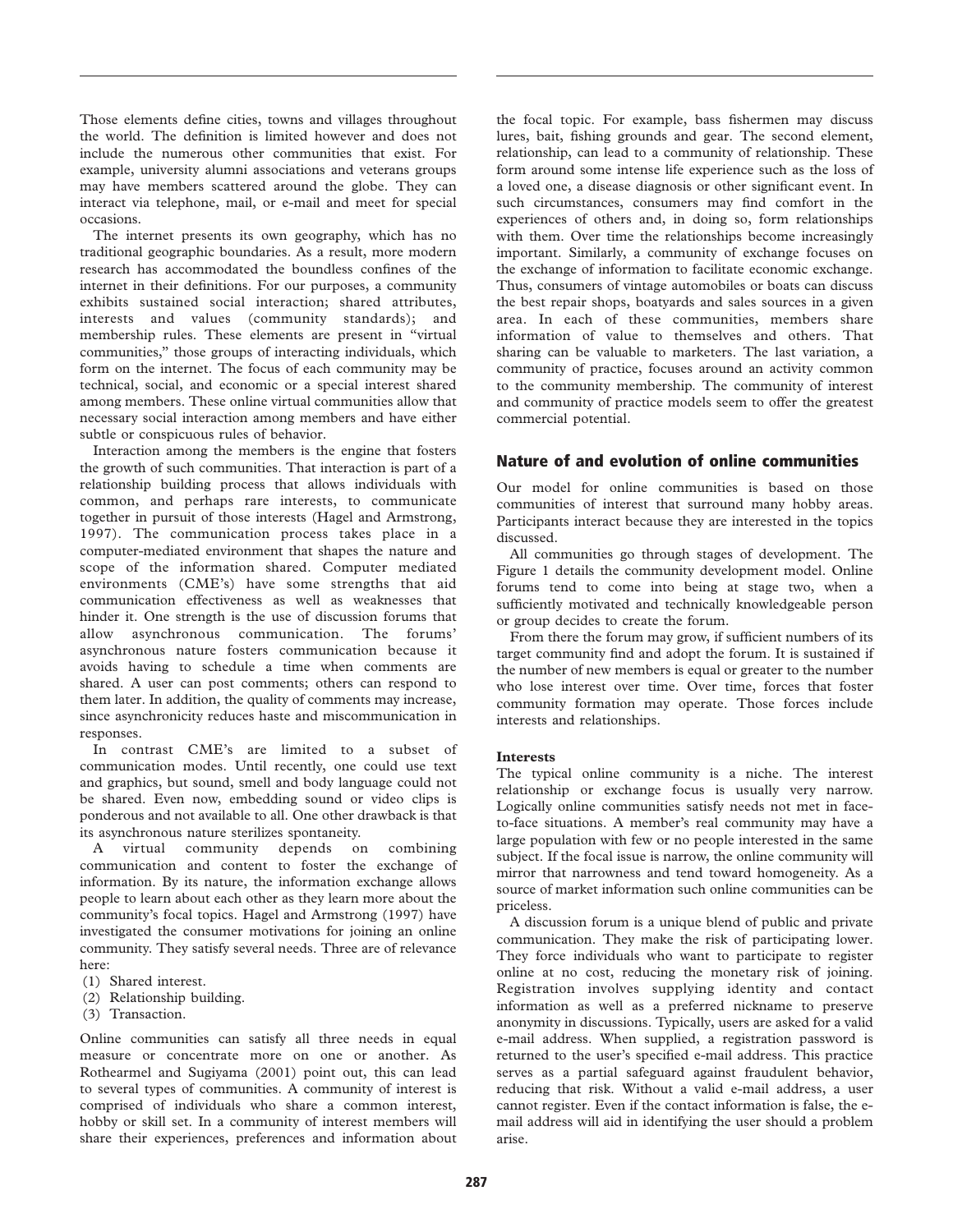#### Figure 1 The community development model



Source: Wenger et al. (2002)

The use of pseudonyms has another benefit. They allow members to recognize the postings of others and to foster a sense of a member's personality. Over time, members form impressions of others, which may reflect their interests, knowledge level, and even the quality of their judgments and their character.

Members may find an online community after an internet search. Their initial interaction may be as a "lurker." Lurkers visit a discussion forum and may initially read the posts and observe without participating actively. The reaction is understandable since learning the group's mores and expectations is important. As individual personalities emerge, new members may become comfortable enough to participate themselves and share their own preferences and interests. Protected by the anonymity that a pseudonym provides, members may divulge information in a public forum that few others may know.

#### Relationships

The information sharing process is at the heart of online communities. The key obstacle to sharing is trust. The use of pseudonyms and the public sharing in the discussion tends to build trust over time.

The relationship building aspect of online communities is the basis for consumer-to-consumer networks. The process develops in the following way. Consumers interact in a discussion board focusing on issues of interest. If the community rules provide no barriers to participation, a group of members may start interacting, discussing topics of mutual interest. Over time, other members will read the posts and associate them with their authors. By linking authors to their opinions, judgments and words, members can build an image of other online members.

During the interaction process the members, identified by their names, may post comments directed at a specific

member. They may be complimentary or solicitous and they tend to build relationships. Using the private messaging facilities common to most discussion forums, members may contact each other and form their own mini-network of members. Over time the relationships can become strong and members may even travel to meet to socialize.

The information network offers a rich and unparalleled source of information and ideas for marketers. To exploit this source, marketers may wish to use their own pseudonyms and visit the forum to observe its content. By shadowing the forum, marketing personnel can gauge the nature and scope of the interaction that might reveal consumer complaints, suggestions, wish lists, or new ideas. The arena allows an open window to the consumer's expressed opinions, beliefs and preferences. Over time, consumers learn to trust the safety of their group of online friends and divulge more deeply. They witness others sharing information and tend to join in. While it is difficult to estimate the value of this information source it must be considerable.

## Lead users and online communities

Such forums foster the emergence of lead users. The community of interest model provides a non-threatening harbor for members that offers the potential of nurturing knowledge in a particular area. That environment encourages community members to share their wants, challenges and possible solutions to problems and new applications.

Lead users in a community of interest tend to be good problem solvers who are not afraid to share their solutions online within the community. They are easy to identify and their public sharing of solutions allows visitors or community members to assess the value of their ideas. Over time, they emerge from within the community.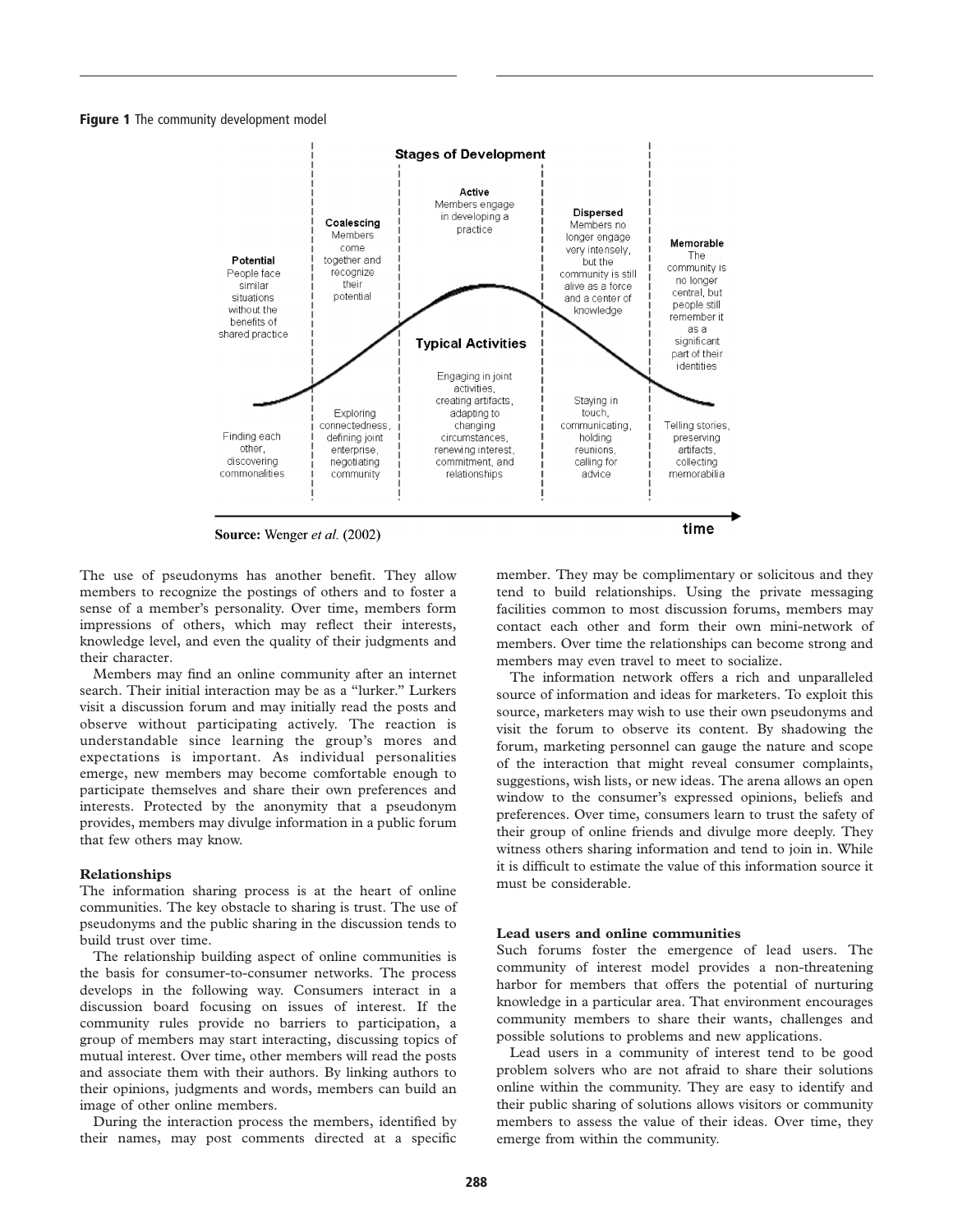## Accessing lead users in online communities

Despite the early realization that lead users could provide great insight into marketing research, they have provided a great deal of information to aid the new product development process (Miller, 1995; Lilien et al., 2002). Online communities present benefits that a face-to-face focus group cannot.

Discussion forums and online communities present unprecedented opportunities for both passive market intelligence and active market research. Listening to the dialog can alert companies to possible future trends, an example of market intelligence. Verification might require more marketing research. Here the marketer can be more than observer and reporter. Researchers can enter the forum and conduct discrete, focused surveys after determining the characteristics of the members. Beyond survey research, a discussion forum may provide a venue for experimentation. For example, creating "membership-only" offers for a discussion forum is a form of field test that might provide metrics of consumer price elasticity, preference for product features and other valuable information.

Analogously, product developers can exploit the information shared in an online community both passively and actively. Reading lead user's accounts of product or service problems and their solutions can be an inexpensive yet valuable source of ideas.

In a more active manner, companies can join the community and question members about product wants and their evaluation of proposed new products. Thomke and von Hippel (2002) described a trend toward tying into the wants of potential customers more directly. They report that an increasing number of companies have abandoned their marketing research efforts to understand exactly what products their customers want. Typical marketing research employs the familiar focus group or consumer survey that often measures surrogate factors in the hopes of uncovering the key underlying wants or product benefits. In the past, those efforts have either failed to identify key benefits or miscalculated their priority.

To avoid those problems, innovative organizations have chosen a more direct route. They have provided customers with tools to design and develop their own products. Coupled with directions to create products that they would like to see, the results have been valuable. Instead of clues, the organizations can see finished product designs. Thomke and von Hippel report results that range from minor "improvements" to more extensive new innovations. For example, there is a website called adiamondisforever.com. The site is sponsored by The Diamond Trading Company and is very well engineered. Upon entry, users are invited to design their own jewelry and the site provides an interactive design tool. As a condition of entry, the site collects consumer demographic information as well as purchase intention information.

One limitation is that the tool is structured and somewhat like a multiple choice test. The range of possibilities is predetermined. Designing a more unstructured design tool presents challenges but may deliver higher information value. Overall, it is a worthwhile approach limited by its structure.

# Sponsorship

Communicating with relevant online lead users is in some ways easier and in other ways a bit more difficult. Product developers can design, foster, and implement an online community for a generalized, mutually beneficial exchange relationship. The communities create a network of consumer relationships, which divulge a rich and unparalleled source of information and ideas.

While most online communities will be self-organizing, there are ways in which they could be "sponsored." A sponsored community of practice is defined by Nickols (2000) to mean a community that is initiated, chartered, and supported by management. Our meaning is quite different. While communities of interest, and of practice, are resilient in terms of their members coming and going, they are quite fragile with respect to efforts to manage or influence them by those outside of the community (either management, in a company, or in our case by new product developers). If it is done carefully, however, product managers can provide a supporting role for online forums.

In traditional broadcasting sponsorship, the aim is to promote the brand or company image. That goal is accomplished by aiming commercial messages at target consumers. The internet easily adopted sponsorship in the form of pop-up or banner advertising. Integrating IT functionality, online sponsorship allows "click and view" exposure to advertising. Despite the emergence of pop-up ad "killers," such advertising exposure is cheap and offers the potential of delivering a group of self-selected prospects. One fundamental problem with all advertising is its one-way nature. Advertisers can beam messages at an audience but have difficulty gauging their effects, other than sales. If sales response is low, it might be due to the offer suiting only a narrow range of customers. Alternatively, it might be favored by most customers but be flawed by a single element. Perhaps the price is right but the payment terms are not. One-way communication thwarts really understanding the consumer. Ignoring the promotional possibilities, IT and the internet offer a wider way to interact with consumers.

Today, sponsorship entails designing, funding and operating an online forum. The key is to ensure ownership and partisanship of the forum is unaffected. A sponsored community of practice in an organization would be expected to generate tangible, measurable, value-added benefits to the business. A sponsored forum on the other hand must remain neutral, and be seen to be neutral, to the discussions and actions of the community. The online forum is valued by users because of its independence from those with a clearly biased agenda like retailers or manufacturers, and therefore has credibility.

When it is done carefully, however, the involvement of a product developer as a sponsor or co-sponsor can be a winning proposition to the user. The user benefits would include financial support. Financial support can ensure the longevity of a forum. Forums are often started as a hobby by someone with an interest, but with other responsibilities like family and a job. There is no expectation that the forum will last forever. Forums require significant costs. They include bandwidth costs, database servers, forum software, the costs of moderation and others. In general, the more successful the forum is, the higher the costs are. While the community itself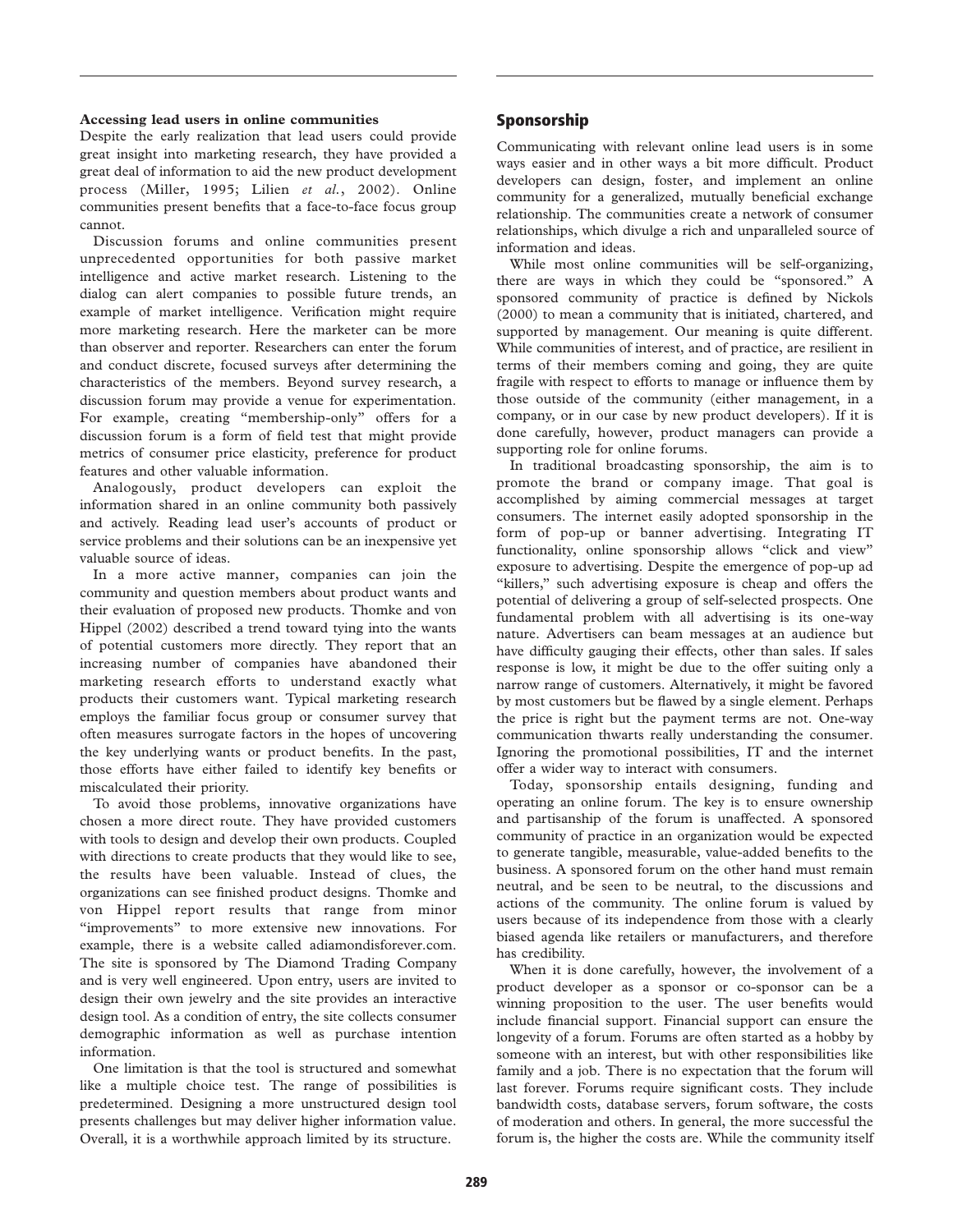may donate to its upkeep, membership support may not be sufficient.

Product developers can gain by becoming involved in support of a forum. The developer cannot start the forum – it would likely be seen as biased, and unlikely to attract the community the developer is interested in. A better approach would be to find a community forum in the potential or coalescing stage (see Figure 1), which could benefit from a source of consistent financial support in order to grow and remain viable. The key users/community members that have the motivation and drive to lead the forum development will already be identifiable. These forum champions will remain the driving force in the community, and retain control over the forum itself. The product developer has no direct or active influence over the community, but gains the benefits of being a major sponsor: in addition to access to the knowledge of the community, and the chance to positively influence the attitude of the community toward their products, the developer has a way to identify a consumer lead user as easily as finding an industrial lead user. The community benefits from having direct access to information from the product developer.

Moreover, there may even be test-marketing benefits. By identifying valuable target users, the sponsor might pretest new products and elements of the marketing plan. For example, if online community members emphasized a set of product benefits that were incorporated in the development stage, they could assess how well the company communicated them in the product design and in its promotion. This has the potential of increasing test marketing success and reducing the financial cost of product failure.

# Exploiting the potential of online communities

The psychology of marketing emphasizes that people do things for specific reasons relevant to them. Visiting a discussion forum is totally voluntary and the selection of a discussion to join signals broad consumer preferences. Hobbyists, for example, represent a group of consumers who like a particular subject, product category, pastime or service. Their interest may be focused and overt. They may spend a considerable amount annually on their hobby.

Involving consumers in a hobby-focused forum may generate increasing sales as members communicate with others. One may share an interest that the rest of the community embraces.

If sponsors can provide the forum, free of overt promotion, the community may flourish and benefit the sponsoring organization.

Amazon.com offered consumers chance to write book reviews of their titles. The obvious benefits to Amazon.com include generating word of mouth about its inventory. It does not matter if the review is positive or negative. The reviews give Amazon.com information about consumer preferences in the form of consumer comments about the quality and perceived value of individual titles. Such information signals future consumption trends and aids in refining its inventory holdings.

The consumer benefits include the chance to write something that will appear in public. Amazon.com provides a venue for consumer ideas and judging from the number of reviews, at least some consumers value the opportunity. The example represents a primitive step in the evolution of a consumer network. Properly, it is a clear business-toconsumer (B2C) connection. It lacks the important element of direct interaction among consumers.

# Implications for new product development teams

Online communities offer new product developers a number of potential benefits. It must be emphasized that effective management is vital to realize those benefits. While there are a number of opportunities, they must be handled appropriately or the results will be disappointing.

New product developers should consider finding and sponsoring online discussion forums featuring topics of interest to their customers. The growing numbers of people who use the internet present a growing audience for many marketers. It offers the developer a chance to collect marketing information of significance. Such online communities will attract lead users who will be able to communicate their knowledge to others, including the sponsors. As a result, online communities of interest can provide specific new product ideas that come directly from knowledgeable users and should be accurate and representative. To be effective, the sponsor should refrain from too active and overt a role in an online community. If a sponsoring firm takes too active a role, it runs the risk of inhibiting discussion and the potential for valuable product information.

Any contribution to discussions should be careful to provide useful information, which is either tacitly or explicitly solicited. Trust must be built over time, and can be lost quickly if the community sees the interaction as being solely self-serving. A supported community forum is also more likely to seek a variety of sponsors, to balance bias: representatives of the developer should therefore be careful in comments about competitors. The focus must be to support the community.

Information divulged in the communities can increase the efficiency of the marketing transaction as well as the new product development process. Product managers can get accurate information to create desirable product and service offers, reducing the new product failure rate and increasing chances for success. Market intelligence is relatively easy to obtain. For more purposeful information gathering, new product developers can take a more active role. The communities offer the chance for product developers to interact as members sharing thoughts or presenting potential product concepts for comment. Firms must decide how to handle such information sharing. They face three possible interaction modes: covert, overt and mixed modes. A covert interaction is defined as a "community member" asking questions of the community. In this case the member is also an employee of the firm. An overt interaction identifies the firm and interacts with the community as an outsider. The third mode features both modes. The mixed mode may offer the firm a degree of flexibility while also offering the chance to capitalize on any lessons learned. For example, the covert "community member" might uncover some valuable product related information and in his interaction might verify its nature. Later, the firm might use that information to craft a product concept or new product feature and verify the community's interest.

Sponsored online forums can change the marketingcustomer relationship. An online discussion board can become a source of expertise that turns it into a specialty